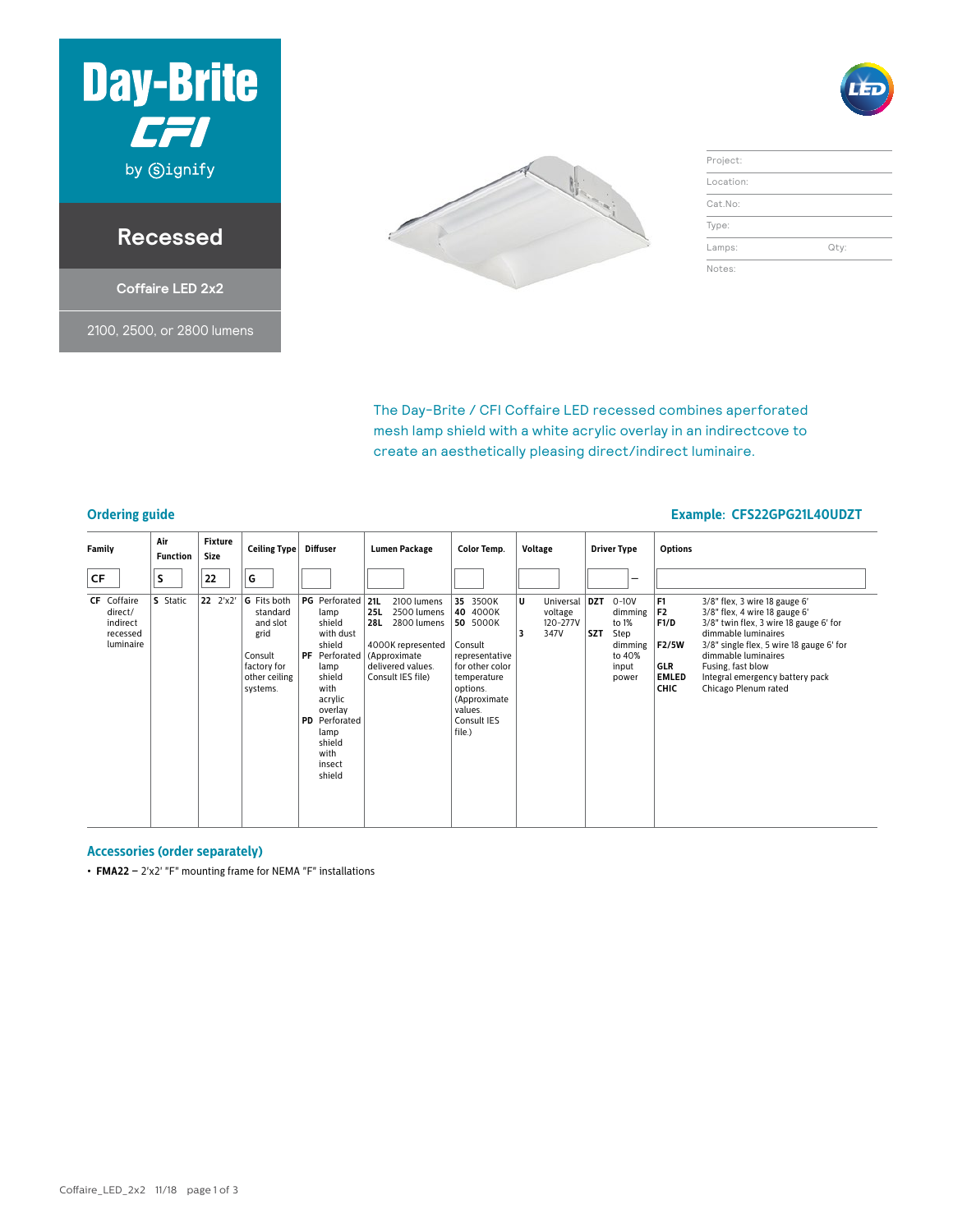## **CFS** Coffaire LED recessed 2x2

#### 2100, 2500, or 2800 lumens

#### **Features**

- Direct/indirect lamp shield appearance with soft contoured interior.
- Perforated mesh lamp shield with white acrylic overlay.
- Separate impact resistant acrylic top refractors enclose LED campartment, minimizing penetration of dust and insects.
- Contoured body and ends.
- Only 5" deep.
- Field replaceable LED array and drivers accessible from below.
- Integrated thermal management system conducts heat away from LEDs and transfers it to the surrounding environment.
- Intelligent driver technology, our LED platform, is a factory calibrated system providing the customer multiple lumen outputs to balance energy savings with lighting application needs.
- High efficiency LEDs have 50,000 hour rated life at L70.
- Predicted L70 lifetime is based on LED manufacturer's supplied LM-80 data and in-situ laboratory testing.
- Tension screws secure ends to body.

#### **Mounting methods**

2" Max. 15/16"  $24'$ 



 $24"$ 

2" Max.

 $9/16"$ 

\* For flush mounting when using 9/16" Exposed T-Grid ceiling system consult factory

- Perforated lamp shield hinges from either side.
- Same fixture fits both G and Slot T ceiling types.
- Fits flush to face of slot grid (T) ceiling types.
- Suitable for continuous row mounting.
- Built-in earthquake clips.
- Construction to meet Chicago Plenum available.
- Five-year warranty on luminaire, LED boards and driver.

#### **Specifications**

- **• Materials:** Chassis parts die-formed code gauge steel. Lamp Shield – steel perforated mesh lamp shield with white acrylic overlay. Refractors – clear impact resistant acrylic
- **• Finish:** Chassis exterior white baked polyester enamel. Cavity – baked polyester enamel, rust preventative undercoating,
- **• Electrical:** LED boards and drivers are RoHS (Restriction of Hazardous Substances) compliant.
- **• Labels:** cULus listed for damp locations.



exposed t-grid ceiling\* exposed slot t-grid ceiling\* Drywall Kit for use with "G" type fixture. Catalog number: **FMA22**



# built-in earthquake clips lamp shield hinges either side

#### **Dimensions**